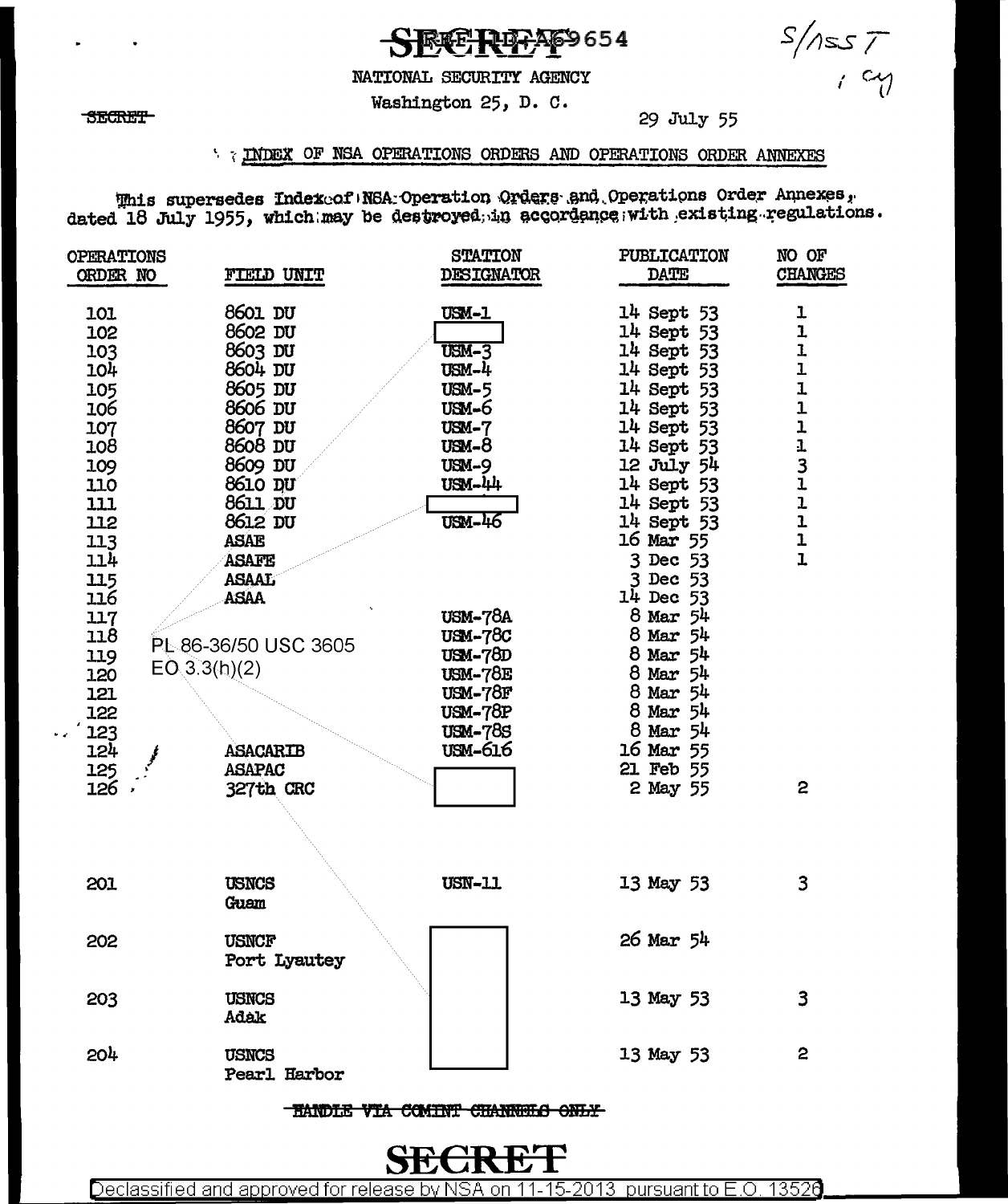# SECRET9654

## INDEX OF NSA OPERATIONS ORDERS AND OPERATIONS ORDER ANNEXES (Cont.)

**SECRET** 

 $\overline{a}$ 

 $\bullet$ 

| OPERATIONS<br>ORDER NO                               | FIELD UNIT                                                                                                   | <b>STATION</b><br><b>DESIGNATOR</b>                                        | <b>PUBLICATION</b><br><b>DATE</b>                                                                            | NO OF<br><b>CHANGES</b> |
|------------------------------------------------------|--------------------------------------------------------------------------------------------------------------|----------------------------------------------------------------------------|--------------------------------------------------------------------------------------------------------------|-------------------------|
| 207                                                  | <b>USNCS</b><br>Charleston, S.C.                                                                             | $USN-18$                                                                   | 13 May 53                                                                                                    | 3                       |
| 208                                                  | <b>USNCS</b><br>San Juan                                                                                     | <b>USN-19</b>                                                              | 13 May 53                                                                                                    | 3                       |
| 209                                                  | <b>USNCS</b><br>Boston                                                                                       | <b>USN-20</b>                                                              | 13 May 53                                                                                                    | 3                       |
| 210                                                  | <b>USNCS</b><br>San Francisco                                                                                | USN-26                                                                     | 13 May 53                                                                                                    | 3                       |
| 211                                                  | <b>USNCF</b><br><b>Yokosuka</b>                                                                              | $USN-39$                                                                   | 13 May 53                                                                                                    | 3                       |
| 212                                                  | USNSGD<br>Bremerhaven                                                                                        | USN-40                                                                     | $10$ Sept $54$                                                                                               | $\mathbf{c}$            |
| 213                                                  | <b>USNCS</b><br>Philippines                                                                                  | <b>USN-27</b>                                                              | $23$ July $54$                                                                                               | 3                       |
| 214                                                  | <b>NSGD</b><br>COMFLC                                                                                        | <b>USN-21</b><br>PL 86-36/50 USC 3605                                      | 13 June 55                                                                                                   |                         |
|                                                      |                                                                                                              | EQ 3.3(h)(2)                                                               |                                                                                                              |                         |
| 301<br>302<br>303                                    | <b>USAFSS</b><br>6920th S.W.<br>6910th S.G.                                                                  |                                                                            | 15 Feb 54<br>$5$ Jan $54$<br>26 June 53                                                                      | 5<br>4                  |
| 304<br>305<br>306<br>307<br>308<br>309<br>310<br>311 | 6981st RSM<br>6911th RSM<br>6951st RSM<br>6912th RSM<br>6934th RSM<br>6952nd RSM<br>6913th RSM<br>6921st RSM | <b>USA-33</b><br><b>USA-52</b><br>USA-56<br><b>USA-55</b><br><b>USA-53</b> | 29 June 53<br>29 June 53<br>29 June 53<br>29 June 53<br>29 June 53<br>29 June 53<br>29 June 53<br>29 June 53 | 33133331313             |
| 312                                                  | 6922nd RSM                                                                                                   | USA-54                                                                     | 29 June 53                                                                                                   |                         |

#### -HANDLE VIA COMINT CHANNELS ONLY

 $-2-$ 

**SECRET**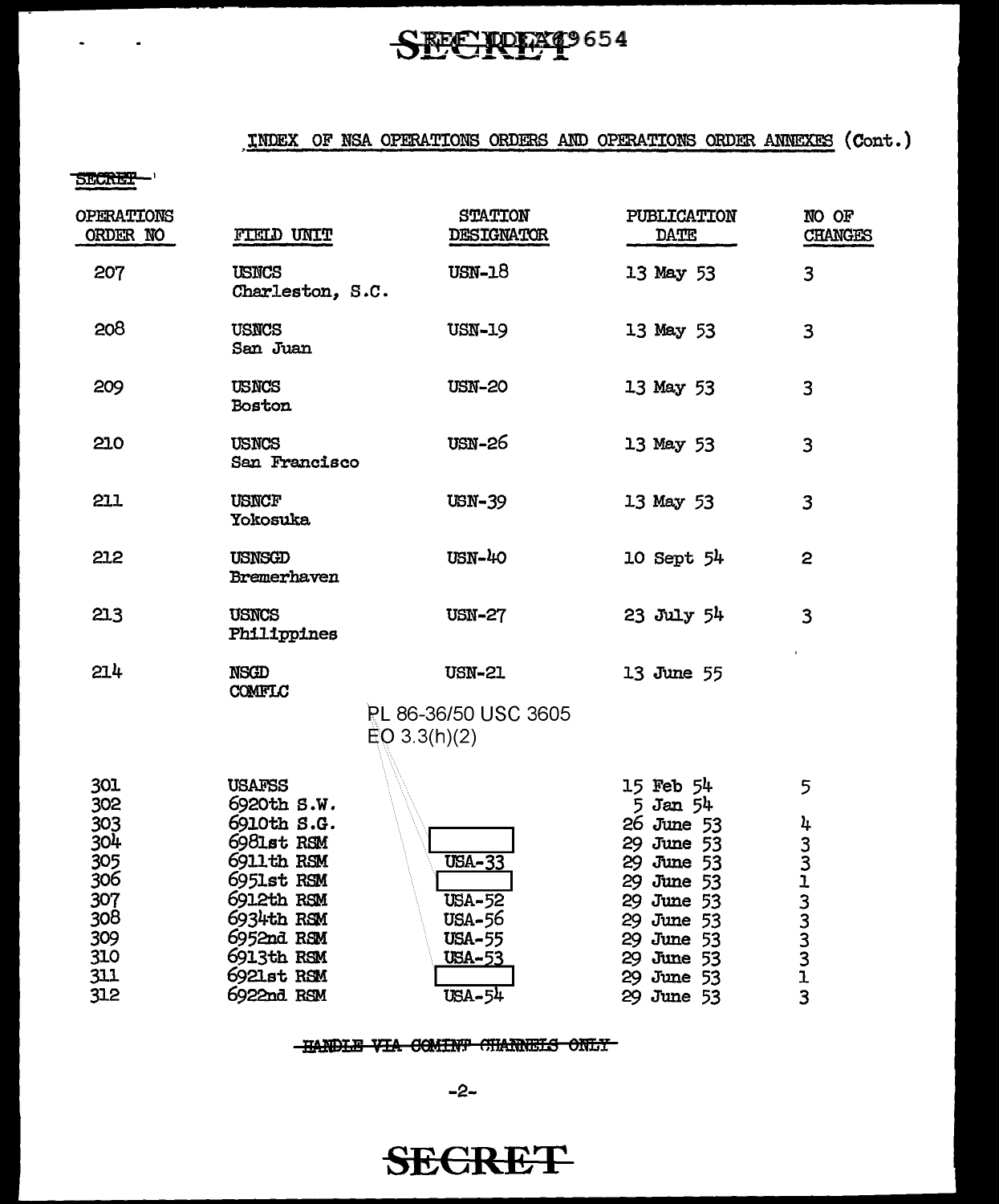# **REFRIE: 789654**

INDEX OF NSA OPERATIONS ORDERS AND OPERATIONS ORDER ANNEXES {Cont. )

#### **SECRET**

 $\ddot{\phantom{a}}$ 

 $\ddot{\phantom{a}}$ 

| <b>OPERATIONS</b><br>ORDER NO. | FIELD UNIT                             | <b>STATION</b><br><b>DESIGNATOR</b>                               | PUBLICATION<br>DATE                                    | NO. OF<br><b>CHANGES</b> |
|--------------------------------|----------------------------------------|-------------------------------------------------------------------|--------------------------------------------------------|--------------------------|
| 313<br>314<br>315<br>316       | 6925th RSM<br>6983rd RSM<br>6914th RSM | <b>USA-57</b><br><b>USA-58</b><br><b>USA-82B</b><br><b>USA-67</b> | 29 June 53<br>$22$ Jan $54$<br>24 Jan 55<br>26 July 55 | 4                        |
| 401<br>402<br>501              | FU/PAC<br>FU/LANT                      | <b>USF-61</b>                                                     | $3$ Dec $53$<br>Feb 55<br>Mar $54$<br>29               | 2                        |



EO 3.3(h)(2) PL 86-36/50 USC 3605

**SECRET**